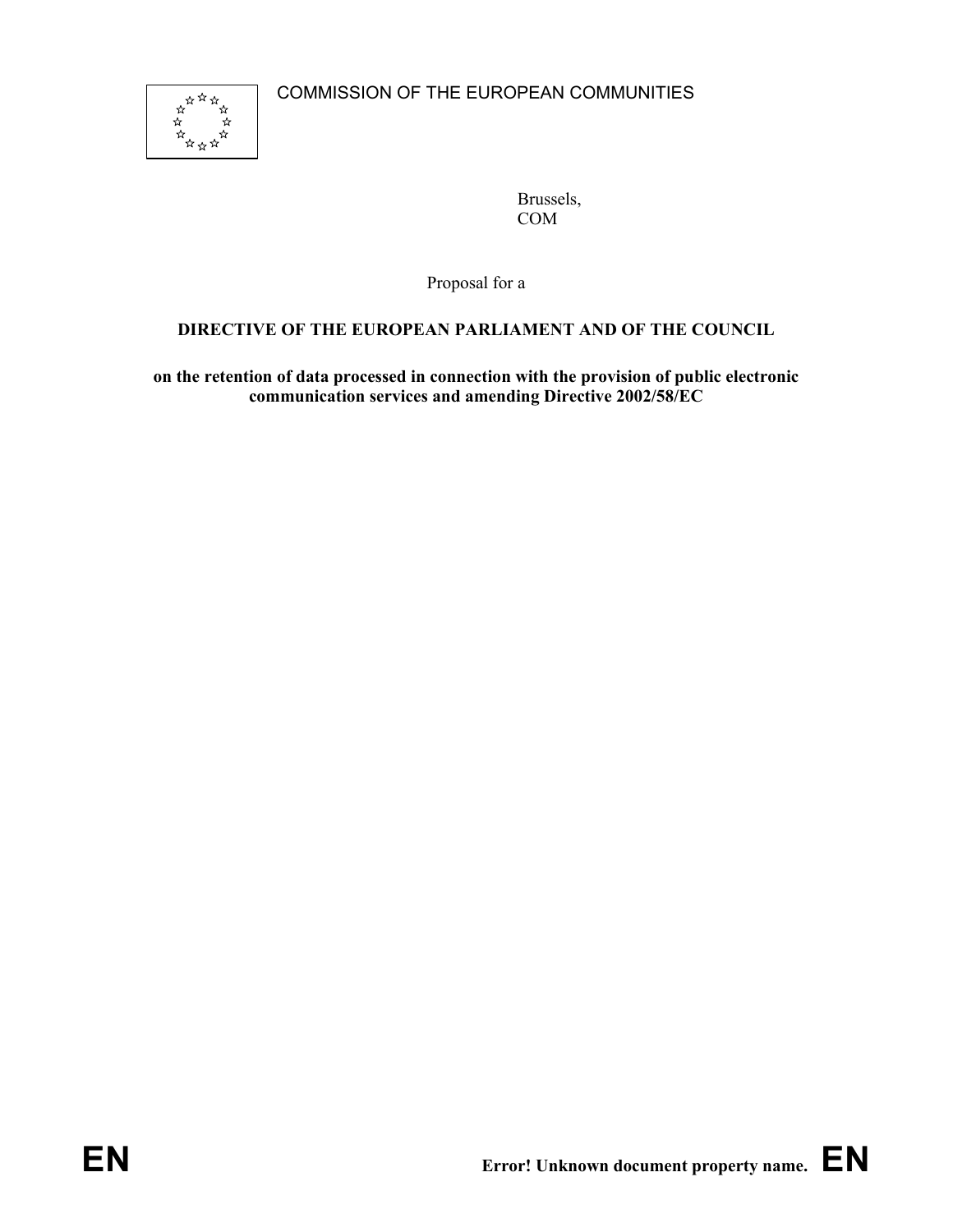# **EXPLANATORY MEMORANDUM**

#### **1. CONTEXT OF THE PROPOSAL**

#### • **110Grounds for and objectives of the proposal**

Citizens increasingly perform daily activities and transactions using electronic communications networks and services. These communications generate 'traffic data' or 'location data' which include for example details about the location of the caller, the number called, the time and duration of the call.When combined with data enabling the identification of the subscriber or user of the service, the availability of such traffic data is important for purposes related to law enforcement and security, such as the prevention, investigation, detection and prosecution of serious crime, such as terrorism and organised crime.

However, with changes in business models and service offerings, such as the growth of flat rate tariffs, pre-paid and free electronic communications services, traffic data may not always be stored by all operators to the same extent as they were in recent years, depending on the services they offer. This trend is reinforced by recent offerings of Voice over IP communication services, or even flat rate services for fixed telephone communications. Under such arrangements, the operators would no longer have the need to store traffic data for billing purposes. If traffic data are not stored for billing or other business purposes, they will not be available for public authorities whenever there is a legitimate case to access the data. In other words, these developments are making it much harder for public authorities to fulfil their duties in preventing and combating organised crime and terrorism, and easier for criminals to communicate with each other without the fear that their communications data can be used by law enforcement authorities to thwart them.

It has now become urgent to adopt harmonised provisions at EU level on this subject. A certain number of Member States have adopted, or plan to adopt, national measures requiring some or all operators to retain given types of data so that they can be used for the purposes identified above when necessary. Differences in the legal, regulatory, and technical provisions in Member States concerning the retention of traffic data present obstacles to the Internal Market for electronic communications as service providers are faced with different requirements regarding the types of data to be retained as well as the conditions of retention. These provisions should therefore be further harmonised in accordance with Article 14 of the EC-Treaty.

#### • **General context**

The necessity to have rules at EU level that guarantee the availability of traffic data for anti-terrorism purposes across the 25 Member States was confirmed by the European Council in its Declaration on combating terrorism of 25 March 2004. Following the Madrid terrorist bombings, the European Council instructed the Council to examine 'proposals for establishing rules on the retention of communications traffic data by service providers' with a view to adoption in 2005. The priority attached to adopting an appropriate legal instrument on this subject was recently confirmed in the Conclusions of the European Council of 16 and 17 June, as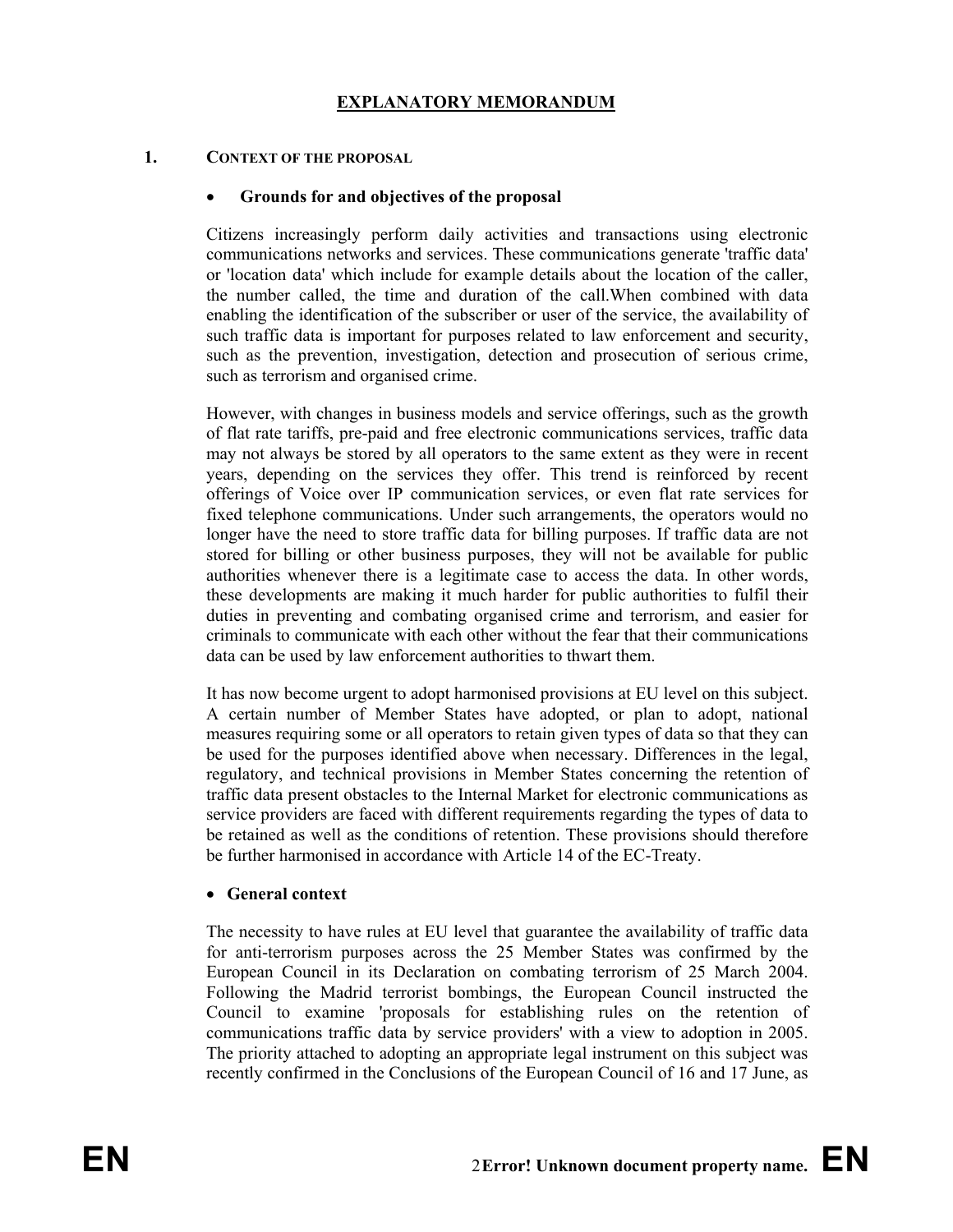well as at the special JHA Council meeting of 13 July 2005 following the London terrorist bombings.

## • **Existing provisions in the area of the proposal**

Directive 2002/58/EC on Privacy and Electronic Communications harmonises through its Articles 6 and 9 the personal data protection rules which are applicable to the processing of traffic and location data generated by the use of electronic communications services. Such data must be erased or made anonymous when no longer needed for the purpose of the transmission, except for the data necessary for billing or interconnection payments; subject to consent, certain data may also be processed for marketing purposes and the provision of value added services.. Article 15 (1) stipulates that Member States may provide for restrictions of the scope of (amongst others) Articles 5, 6 and 9, when such restrictions constitute a necessary, appropriate and proportionate measure within a democratic society to safeguard national security, defence, public security and the prevention, investigation, detection and prosecution of criminal offences.

### • **Consistency with the other policies and objectives of the Union**

The proposal is in line with Community law and with the Charter on Fundamental Rights. Even though it is clear that the proposed Directive will have an effect on the privacy right of citizens as guaranteed under Article 7 of the Charter, as well as on the right to protection of personal data as guaranteed under Article 8 of the Charter, the interference with these rights is justified in accordance with of Article 52 of the Charter. Specifically, the limitations on these rights provided for by the proposal are proportionate and necessary to meet the generally recognised objectives of preventing and combating crime and terrorism.

Furthermore, the proposal limits its effects on the private life of citizens: firstly through clearly establishing the purpose for which the data which are retained can be used, secondly through limiting the categories of data which need to be retained, and thirdly through limiting the period of retention. A further important safeguard is that this Directive is not applicable to the content of communications - this would amount to interception of telecommunications, which falls outside the scope of this legal instrument.

The processing of the personal data retained by the service and network providers under the provisions of this Directive are covered by the general and specific data protection provisions established under Directives 95/46/EC and 2002/58/EC - which means in practice that specific additional provisions on general data protection principles and data security are not necessary. It also means that the processing of such data will be under the full supervisory powers of the data protection authorities established in all Member States.

### **2. CONSULTATION OF INTERESTED PARTIES AND IMPACT ASSESSMENT**

# • **Consultation of interested parties**

*Consultation methods, main sectors targeted and general profile of respondents*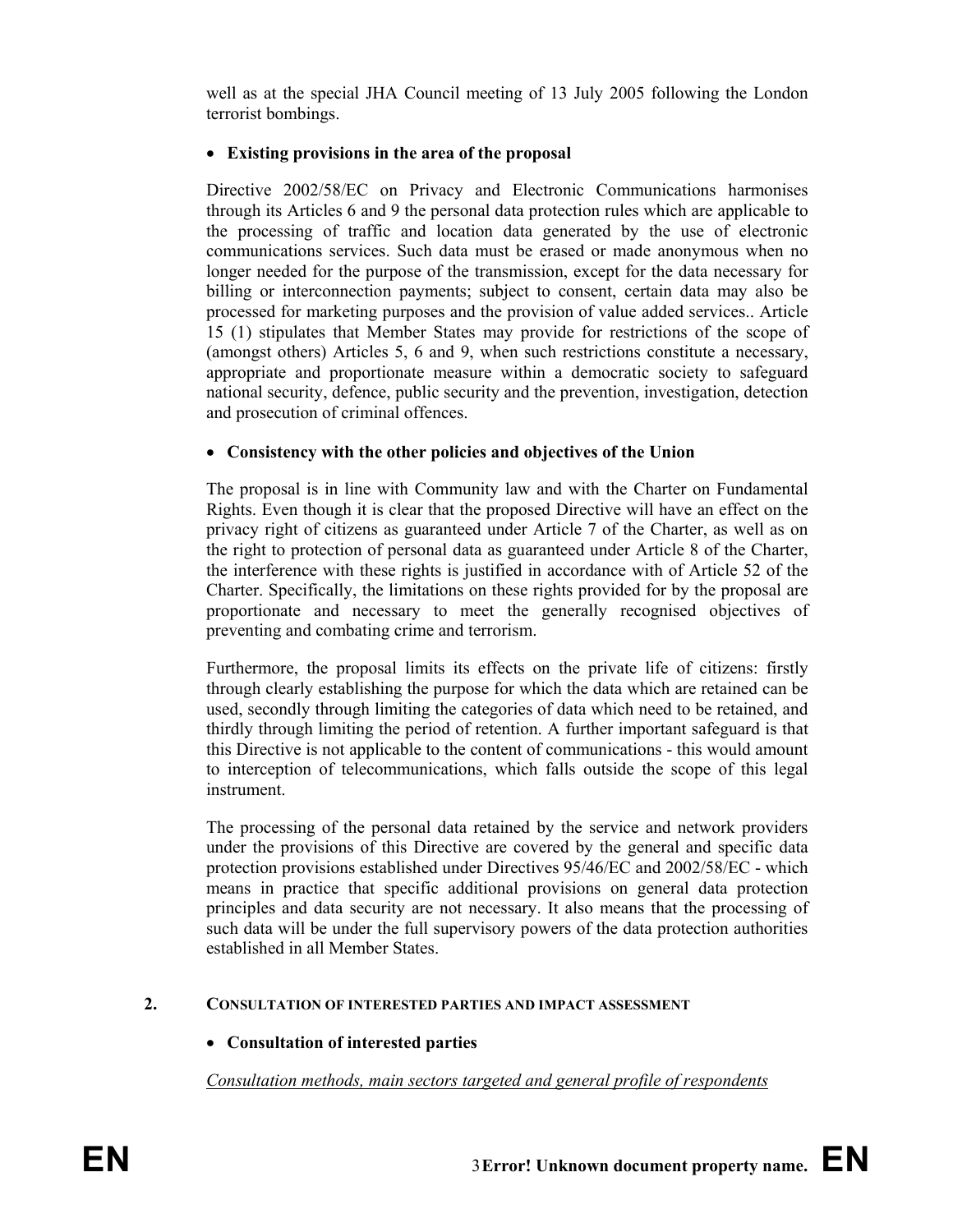Starting in 2001 with the meetings of the Cybercrime Forum, the issue of traffic data retention has been the subject of consultation with representatives of law enforcement authorities, the electronic communications industry and data protection experts.

On 14 June 2004, an ad hoc roundtable meeting was organised under the auspices of the Forum for the Prevention of Organised crime, in which representatives from law enforcement, industry and data protection organisations took part. On 30 July 2004, a joint consultation document on traffic data retention was presented by DG INSFO and DG JLS, in preparation of a public workshop on the issue held on 21 September 2004. Contributions and reactions from various sides – in particular from industry and civil rights associations - were received in response to the joint consultation document. The public workshop of 21 September provided further input to the Commission.

In the preparation of the proposal, the Commission has also drawn on the wideranging public debate on this issue, including discussions at the European Parliament.

### *Summary of responses and how they have been taken into account*

The consultation process confirmed that retention of traffic communications data is an essential tool for law enforcement authorities to prevent and combat crime and terrorism. Law enforcement authorities indicated that for their purposes, retention periods should be as long as necessary, and comprise as much data as necessary. Especially in complex investigations into serious crimes, which can take up to a number of years to conclude, older traffic data is still regularly required. A number of examples were given of cases where such data had proven to be essential for criminal investigations, mostly into crimes such as bombings or murders.

Representatives of the European representative organisations of the telecommunications and internet industry, as well as individual electronic communications companies, argued that whilst they were willing to co-operate with law enforcement, and had been doing so, long retention periods would generate considerable costs and data preservation would be sufficient. They pleaded anyway for retention periods no longer than six months since a large amount of data requested by law enforcement authorities is not older than six months, and for mechanisms to compensate them for the additional costs incurred.

Representatives from data protection authorities and civil rights associations argued that data retention is an interference with the private life of citizens, which is why retention periods should be kept as short as possible. In general terms, they questioned whether periods of retention longer than six months can be considered to be proportional. They also expressed concerns about the finality and aims of the retention, which should be clearly specified.

The current proposal constitutes a balanced approach and rests on the enclosed impact assessment. The retention periods of 1 year for mobile and fixed telephony traffic data and six months for traffic data related to Internet usage will cover the main needs of law enforcement, whilst limiting the associated costs for industry and the intrusion into the private life of citizens.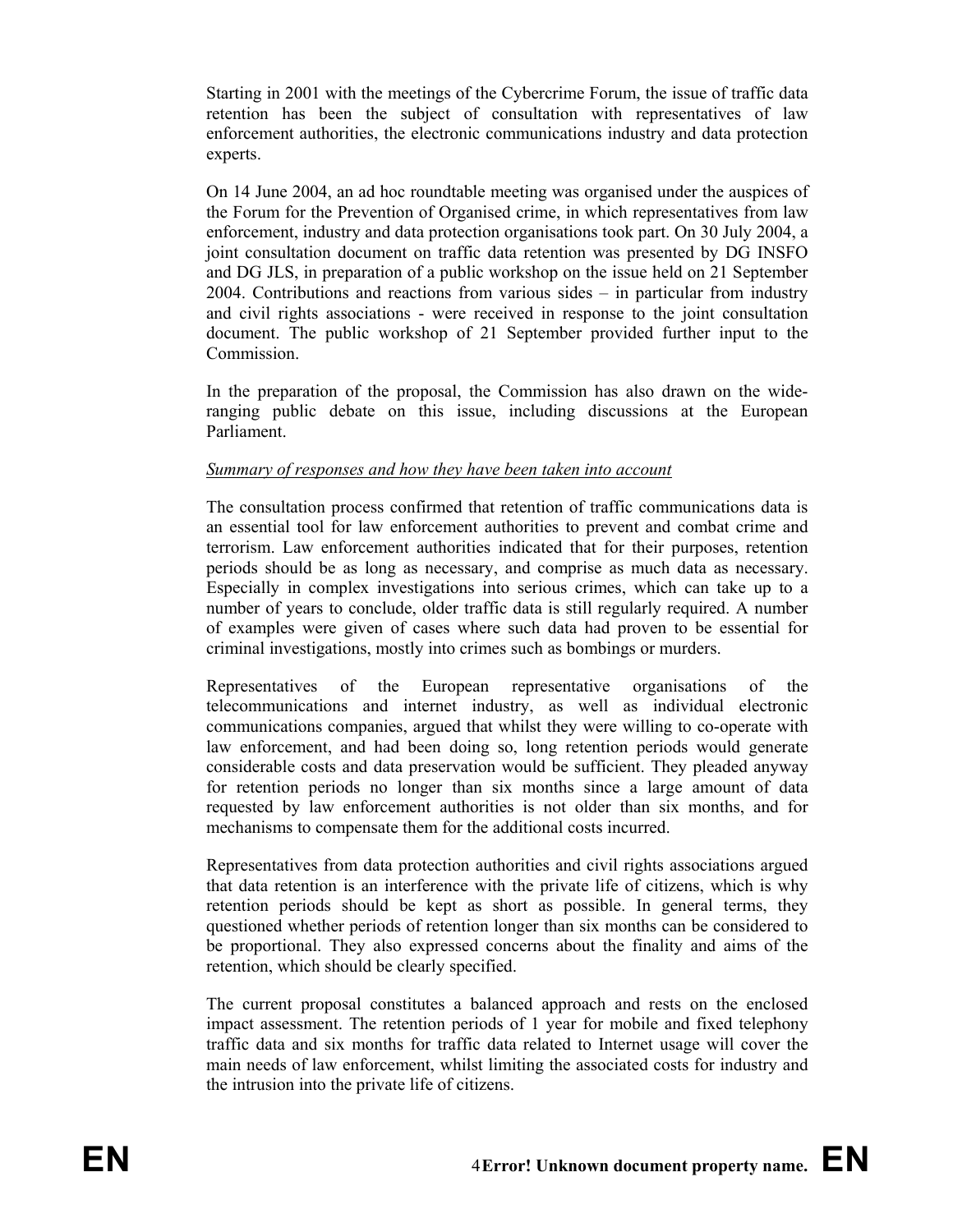# • **Collection and use of expertise**

There was no need for external expertise.

## **Impact assessment**

Various options have been considered. In 2002, the Council had explicitly called for a dialogue at national and EU level aimed at finding solutions to the issue of traffic data retention that satisfies both the need for effective tools for prevention, detection, investigation and prosecution of criminal offences and the protection of fundamental rights and freedoms of natural persons, and in particular their right to privacy, data protection and secrecy of correspondence. Although public consultation and debate on this issue has been wide-spread, including discussions at the European Parliament, no common solutions have emerged from this.

Not taking an initiative on data retention would leave the current patchwork of data retention provisions in place. Soft law has been discarded since it does not provide for the right level of legal certainty. A third pillar initiative on data retention obligations was discarded since it would have been incompatible with existing Community law. A legislative approach has also been called for by the European Council in its Declaration on combating terrorism.

The option of a proposal for a directive provides the harmonisation level needed in the internal market. Compared to a regulation, it leaves in a sensitive area some margin of manoeuvre to Member States on the implementation. A regulation would have been too stringent, notably in view of the different technical architectures used by the various operators in different countries. The directive will leave sufficient margin to Member States to adapt to national constraints. In any case, the status quo is no longer tenable in view of the obstacles to the free provision of services created by the diverging national provisions in this area. The choice for this legal instrument, and the specific legal basis of Article 95 EC, have also been indicated through the legal analysis laid down in Commission Staff Working Paper SEC (2005) 420 of 22 March 2005. The Commission carried out an impact assessment, whose report is accessible on ……..

### **3. LEGAL ELEMENTS OF THE PROPOSAL**

### • **305Summary of the proposed action**

The proposed Directive is intended to harmonise obligations for providers of publicly available electronic communications services or of a public communications network to retain certain traffic data, so that they may be provided to the competent authorities of the Member States for the purpose of the prevention, investigation, detection and prosecution of serious criminal offences, such as terrorism and organised crime.

# • **Legal basis**

Article 95 of the EC-Treaty.

• **320Subsidiarity principle**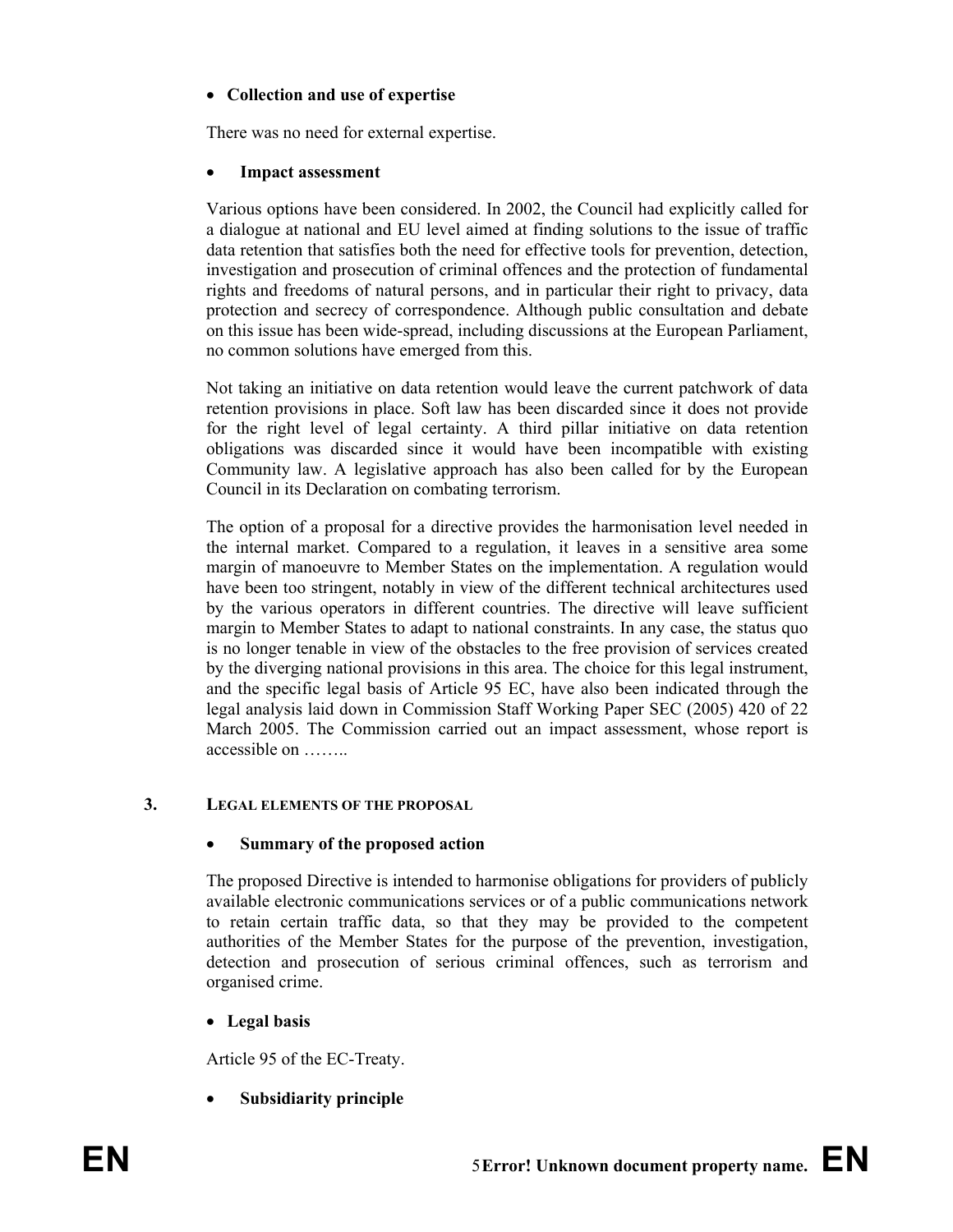The subsidiarity principle applies insofar as the proposal does not fall under the exclusive competence of the Community.

The objectives of the proposal cannot be sufficiently achieved by the Member States for the following reason(s).

Harmonisation of retention periods for traffic data cannot be achieved by the Member States themselves. EU action – which was called for by the European Council - will ensure that traffic data will be retained across the European Union and can be made available to law enforcement authorities.

As the effectiveness of law enforcement investigations is heavily dependant on international co-operation, and different national choices have negative effects of different national choices on the electronic communications market, European wide harmonisation of traffic data retention schemes is the most appropriate policy choice. The cost reimbursement principle will allow creating a level playing field for the electronic communication providers in the internal market.

Community action will better achieve the objectives of the proposal for the following reason(s).

EU action will better achieve the objectives of the proposal through ensuring that traffic data will be retained across the European Union and can be made available to law enforcement authorities under the same conditions. This will also be of benefit to the electronic communications industry, especially those companies offering services in multiple Member States, since they can standardise their technology.

The qualitative indicators which demonstrate that the objective can better be achieved by the Union are the effectiveness of law enforcement authorities in preventing and combating crime and terrorism, in particular in cases like organised crime and terrorism which are often cross border.

The proposal is limited to what Member States cannot satisfactorily achieve and what the Union does better through its limitation to the scope of the retention obligations on providers of electronic communications services or of a publicly available communications network. The proposal leaves the choice to the Member States of which authorities should have access to data retained and under which conditions. Access to and exchange of information between relevant law enforcement authorities is a matter which falls outside the scope of the EC-Treaty.

In this context it is worth mentioning that the Commission is currently preparing draft legislative proposals under the Treaty on European Union relating to the principle of availability of information for law enforcement purposes and to the establishment of data protection principles for the Third Pillar. It should further be noted that no access should be granted to 'retained data' under this Directive for other than law enforcement purposes i.e. no access to retained data for service providers of electronic communications.

The proposal therefore complies with the subsidiarity principle.

• **Proportionality principle**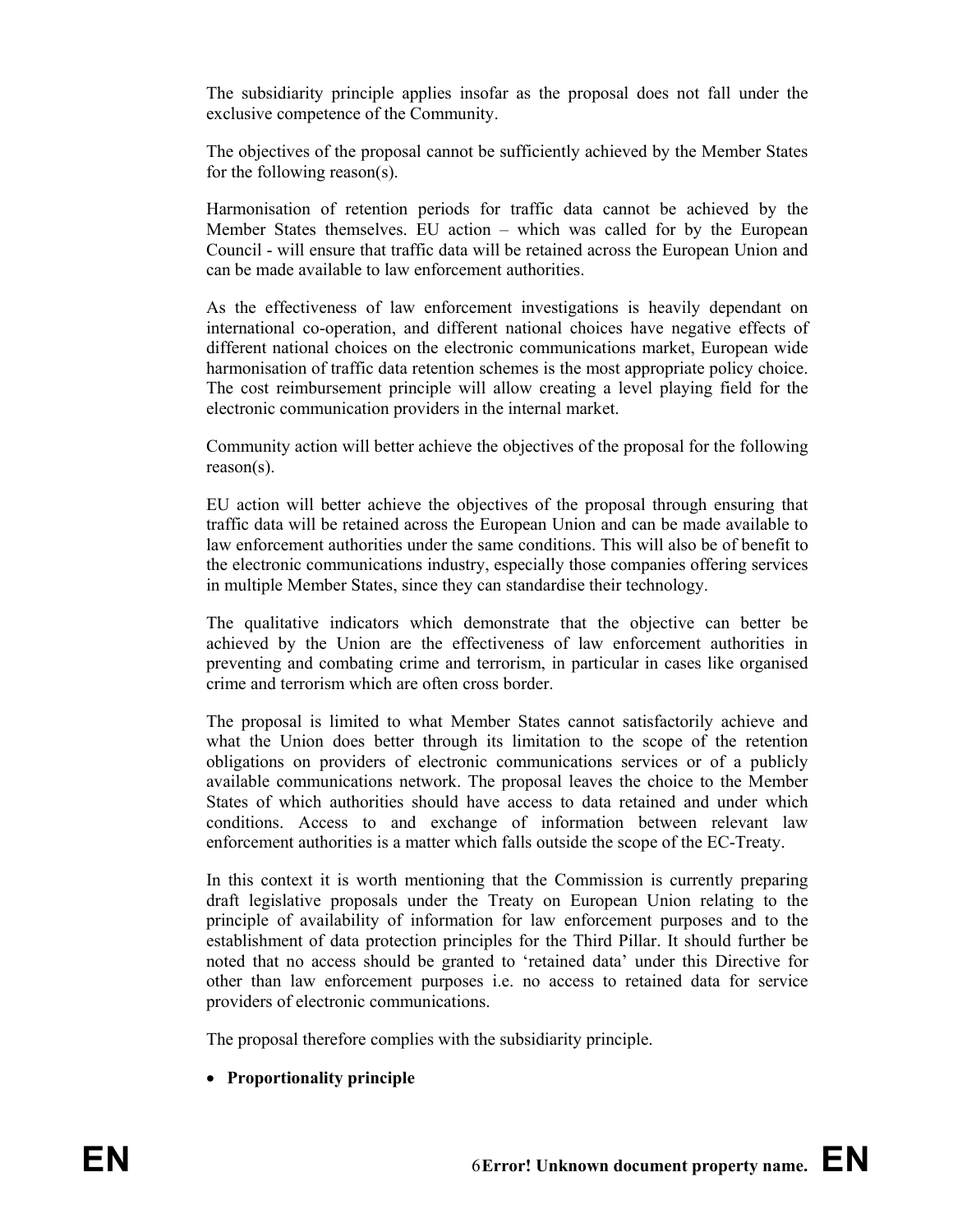The proposal complies with the proportionality principle as its impact on citizens and industry has been limited to the maximum extent possible. It should be recalled that this instrument deals only with traffic data which is processed by the providers of electronic communications. The content of the electronic communications is excluded from the scope of this Directive.

The respect of fundamental rights and freedoms, and in particular the right to life, and the strict limitation of the invasion of privacy has been the key driver to find the most appropriate balance between all interests involved, such as the social, economical, security and privacy context.

Therefore this proposal for a Directive has taken account of the issues of proportionality, most notably in terms of the retention periods proposed, the distinction between telephone and internet data, the limitation in the categories of data to be retained, and the cost reimbursement scheme. In particular the proposal strictly limits the purposes for which the retained data may be provided to law enforcement authorities. Data protection legislation will be fully applicable to the retained data, whereas the impact on individual rights and economic operators is limited by choosing a limited set of traffic data that needs to be retained. Furthermore the shorter retention period for traffic data generated through use of the Internet, as opposed to traffic data generated by usage of 'standard' mobile and fixed telephony takes into account current business practices by substantially reducing the volumes of data that needs to be retained.

The financial and administrative burden on national governments, economic operators and citizens has been minimised in a number of ways. Firstly, the Directive provides for harmonisation, which will mean reduced costs of compliance for providers of electronic communications services or of a public communications network. Secondly, costs have been minimised through strict limitations in the retention periods, as well as in the data sets to be retained. Given the importance of the measure in terms of preventing and combating crime and terrorism, the additional costs to be borne by the Member States through the provision on cost reimbursement are considered to be proportionate (see the impact assessment).

It should also be highlighted that this Directive does not prejudge the possibility of Member States to request for specific data preservation measures for instance in case a suspect or criminal organisation has already been identified or in the event of specific events such as terrorist attacks.

### • **Choice of instruments**

Proposed instruments: directive.

Other means would not be adequate for the following reason(s).

This issue of the correct legal basis for a proposal on traffic data retention has recently been addressed in a Commission Staff Working Paper. In short, the position outlined in this document is that the issue of retention of traffic data has already been dealt with in previous legal instruments based on a first-pillar legal basis, such as Directives 2002/58/EC and 95/46/EC mentioned above. The analysis continues to state that it was only due to the fact that no political agreement on the actual length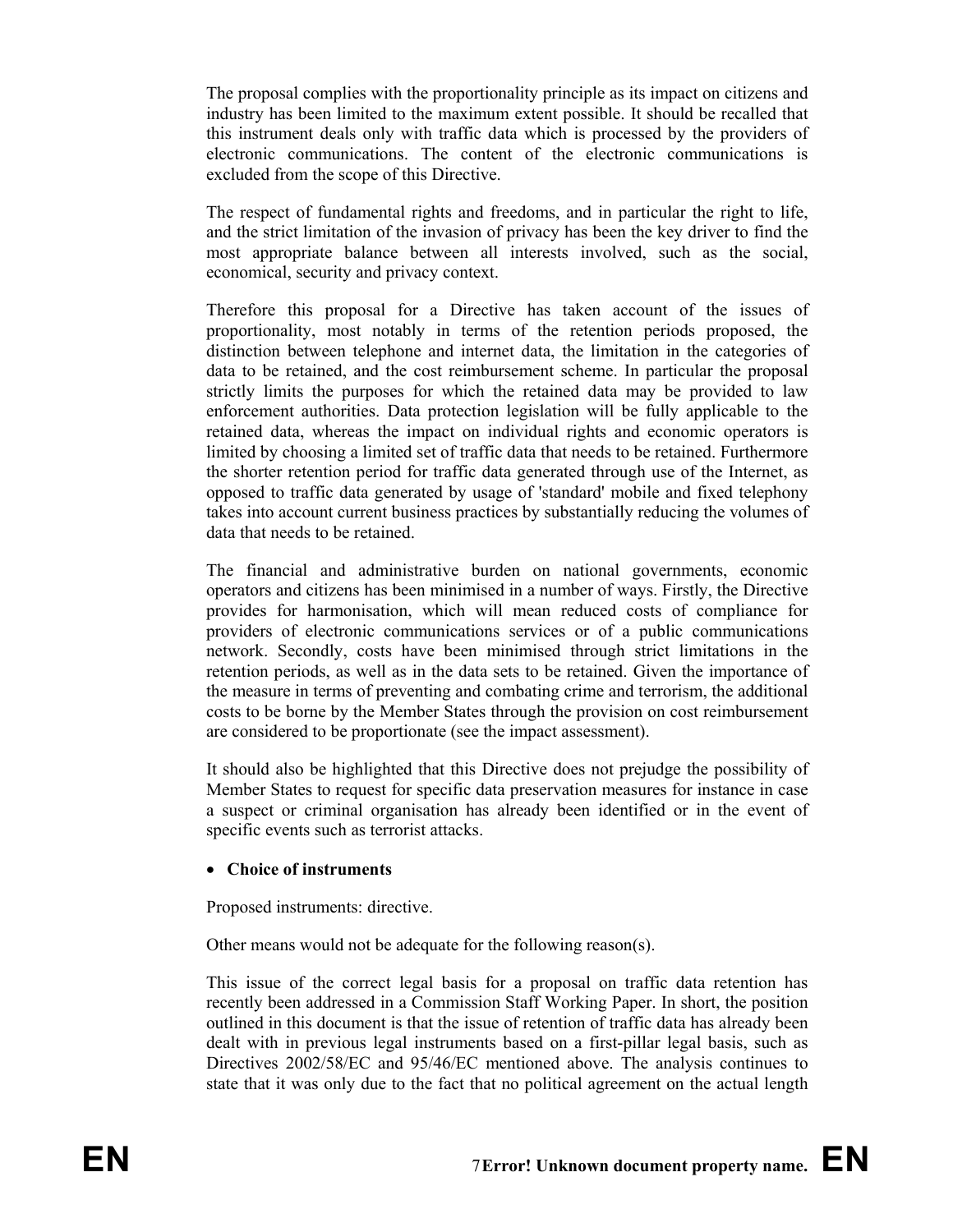of retention could be reached that this issue was not harmonised more fully in Directive 2002/58/EC, and concludes that therefore any further legal instruments on retention of traffic data as such (as opposed to provision regulating the exchange of and access to such data by law enforcement) must also take place on a first pillar legal basis. This logic is in accordance with Article 47 of the Treaty on European Union, which regulates the relationship between the Treaty on European Union and the EC Treaty, stipulating that no legal instruments adopted under the Treaty on European Union may affect the legislative framework adopted under the EC Treaty.

# **4. BUDGETARY IMPLICATION**

The proposal has no implication for the Community budget.

# **5. ADDITIONAL INFORMATION**

# • **Review/revision/sunset clause**

The proposal includes a review clause. To assist the Commission in its reviewing task the creation of a Platform on data retention is envisaged. Such a group could bring together technical experts on electronic communications, as well as representatives from law enforcement and data protection authorities.

# **Correlation table**

The Member States are required to communicate to the Commission the text of national provisions transposing the Directive as well as a correlation table between those provisions and this Directive.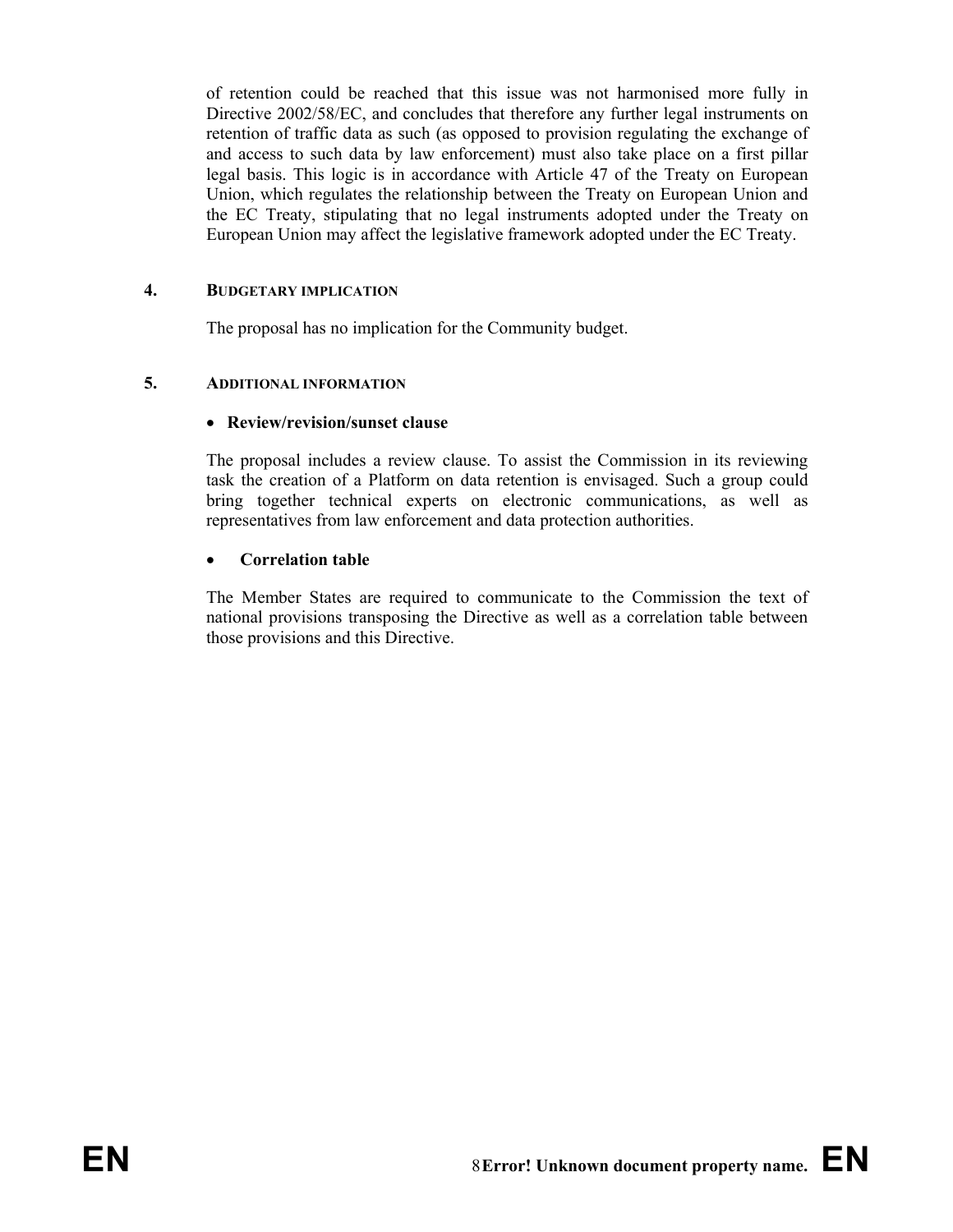#### Proposal for a

# **DIRECTIVE OF THE EUROPEAN PARLIAMENT AND OF THE COUNCIL**

#### **on the retention of data processed in connection with the provision of public electronic communication services and amending Directive 2002/58/EC**

#### THE EUROPEAN PARLIAMENT AND THE COUNCIL OF THE EUROPEAN UNION,

Having regard to the Treaty establishing the European Community, and in particular Article 95 thereof,

Having regard to the proposal from the Commission<sup>1</sup>,

Having regard to the opinion of the European Parliament<sup>2</sup>,

Having regard to the opinion of the European Economic and Social Committee<sup>3</sup>,

Having regard to the opinion of the Committee of the Regions<sup>4</sup>,

Acting in accordance with the procedure laid down in Article 251 of the Treaty, Whereas:

- (1) Directive 95/46/EC of the European Parliament and of the Council on the protection of individuals with regard to the processing of personal data<sup>5</sup> requires Member States to ensure the rights and freedoms of natural persons with regard to the processing of personal data, and in particular their right to privacy, in order to ensure the free flow of personal data in the Community;
- (2) Directive 2002/58/EC of the European Parliament and of the Council concerning the processing of personal data and the protection of privacy in the electronic communications sector<sup>6</sup> translates the principles set out in Directive 95/46/EC into specific rules for the electronic communications sector;
- (3) Articles 5, 6 and 9 of Directive 2002/58/EC define the rules applicable to the processing by network and service providers of traffic and location data generated by using electronic communications services. Such data must be erased or made anonymous when no longer needed for the purpose of the transmission of a communication, except for the data necessary for billing or interconnection payments; subject to consent, certain data may also be processed for marketing purposes and the provision of value added services;
- (4) Article 15 (1) of Directive 2002/58/EC sets out the conditions under which Member States may restrict the scope of the rights and obligations provided for in Article 5, Article 6, Article  $8(1)(2)(3)$  and  $(4)$ , and Article 9 of the Directive; any such derogations need to be necessary, appropriate and proportionate within a democratic society for specific public order purposes, i.e. to safeguard national security (i.e. State

-

<sup>1</sup> OJ C […], […], p. […].<br>2 OJ C […], […], p. […].

<sup>2</sup> OJ C […], […], p. […].<br>3 OJ C […], […], p. […].

<sup>3</sup> OJ C […], […], p. […].<br>4 OJ C […], […], p. […].

<sup>4</sup> OJ C [...], [...], p. [...].<br>5 OJ L 281, 23.11.1995, p

OJ L 281, 23.11.1995, p. 31.

<sup>6</sup> OJ L 201, 30.7.2002, p. 37.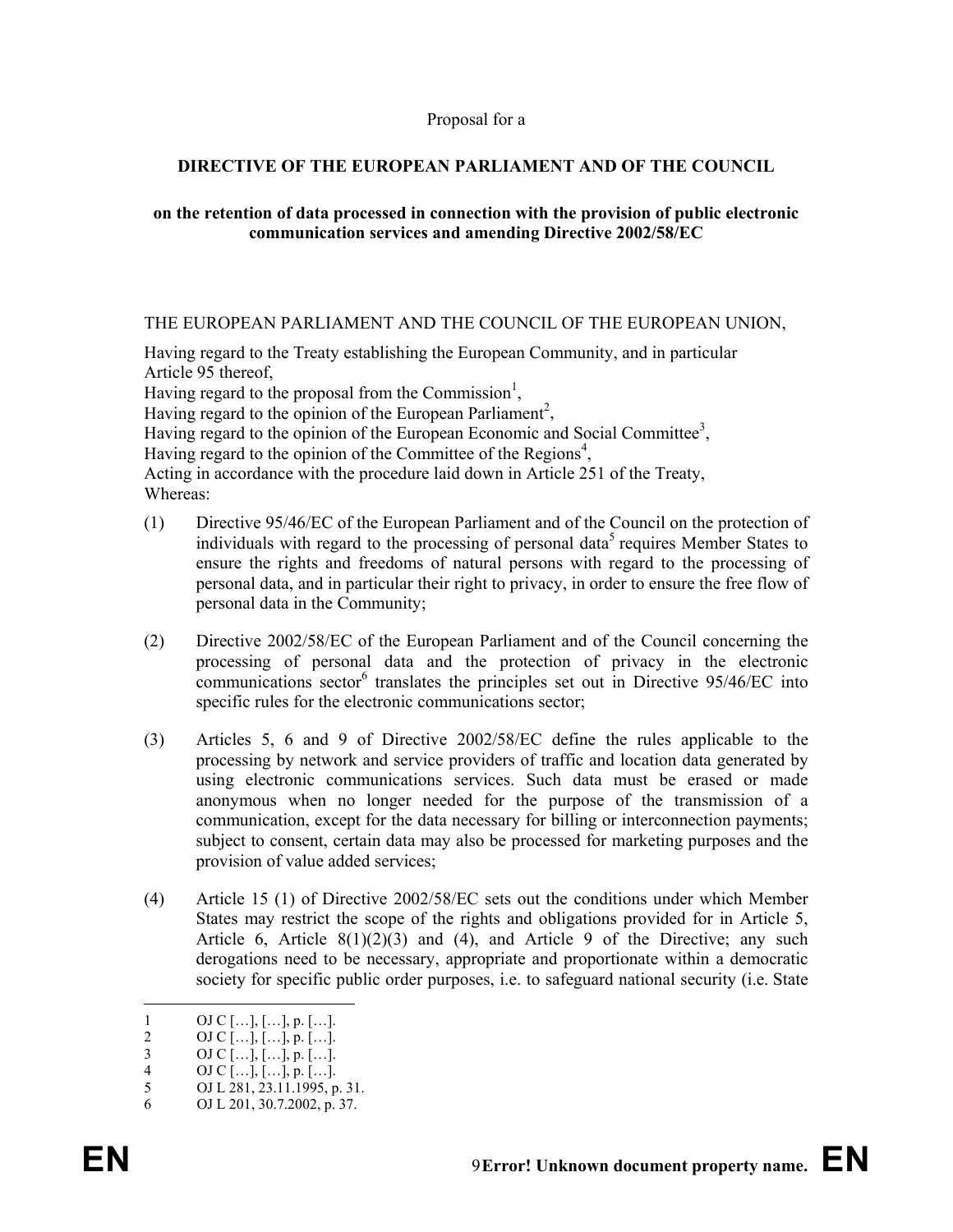security) defence, public security or the prevention, investigation, detection and prosecution of criminal offences or of unauthorised use of the electronic communications systems;

- (5) Several Member States have adopted legislation providing for the retention of data by service providers for the prevention, investigation, detection, and prosecution of crime and criminal offences; the provisions of the various national legislations vary considerably;
- (6) The legal and technical differences between national provisions concerning the retention of data for the purpose of prevention, investigation, detection and prosecution of criminal offences present obstacles to the internal market for electronic communications; service providers are faced with different requirements regarding the types of traffic data to be retained as well as the conditions and the periods of retention;
- (7) The Conclusions of the Justice and Home Affairs Council of 20 September 2001 call for ensuring that law enforcement authorities are able to investigate criminal acts which involve the use of electronic communications and to take legal measures against perpetrators of these crimes, while striking a balance between the protection of personal data and the needs of law enforcement authorities to gain access to data for criminal investigation purposes;
- (8) The Conclusions of the Justice and Home Affairs Council of 19 December 2002 underline that, because of the significant growth of the possibilities of electronic communications, data relating to the use of electronic communications is particularly important and therefore a valuable tool in the prevention, investigation, detection and prosecution of crime and criminal offences, in particular against organised crime;
- (9) The Declaration on combating Terrorism adopted by the European Council on 25 March 2004 instructed the Council to examine measures for establishing rules on the retention of communications traffic data by service providers;
- (10) The declaration adopted by the special informal Council of 13 July 2005 reinforces the need to adopt measures related to the retention of electronic communications traffic data as soon as possible;
- (11) Given the importance of traffic data for the prevention, investigation, detection, and prosecution of serious criminal offences, such as terrorism and organised crime, as demonstrated by research and the practical experience of several Member States, there is a need to ensure that data which are processed by electronic communication providers when offering public electronic communication services or public communication networks are retained for a certain period of time;
- (12) The categories of information to be retained reflect an appropriate balance between the benefits for the prevention, investigation, detection, and prosecution of the serious offences involved and the level of invasion of privacy they will cause; the applicable retention period of one year, respectively six months where data relate to electronic communications taking place using solely the Internet Protocol, also strikes a reasonable balance between all the interests involved;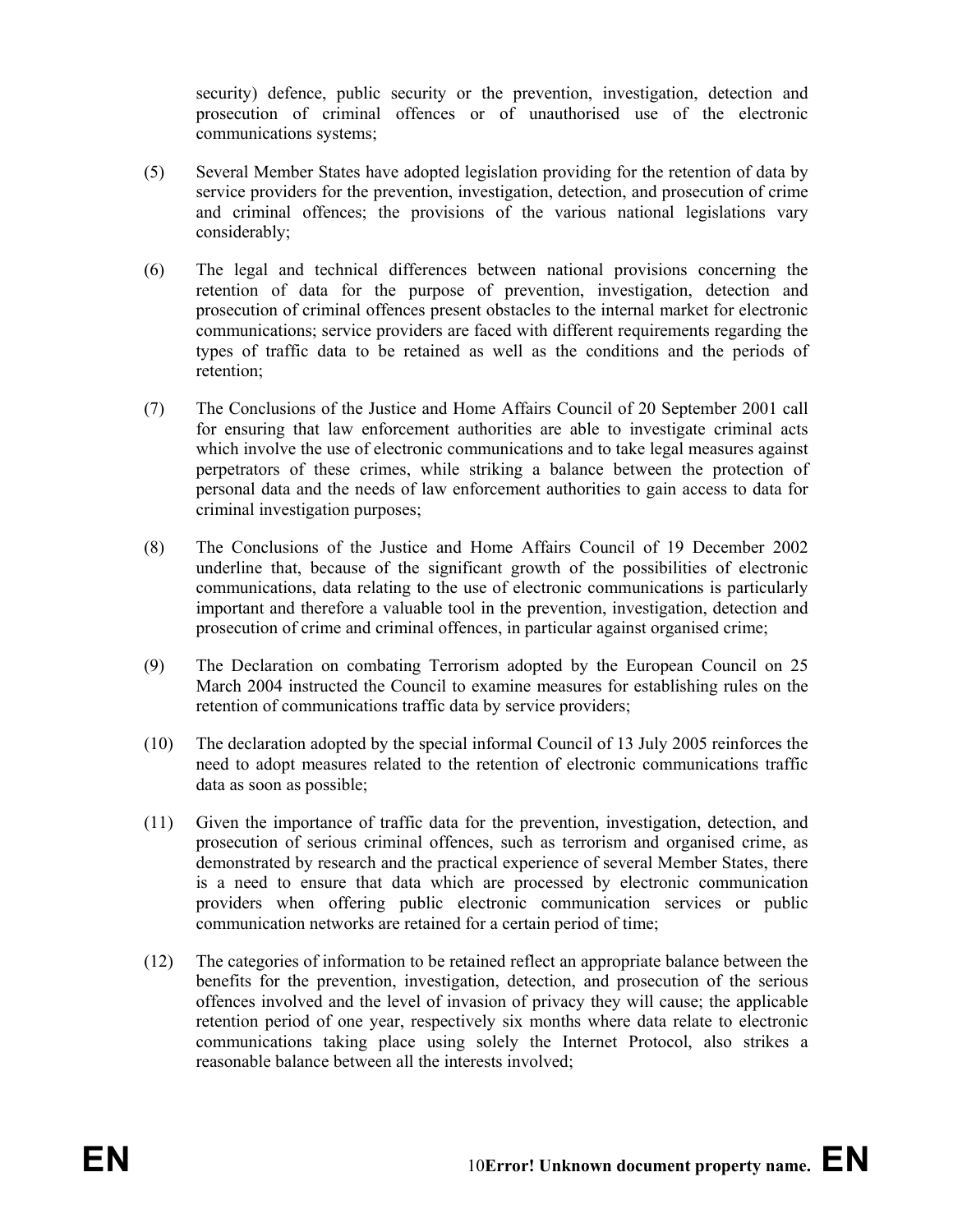- (13) Technologies relating to electronic communications are changing rapidly and the legitimate requirements of the competent authorities may evolve; to advise on these matters the Commission envisages to create a platform composed of representatives of the law enforcement authorities, associations of the electronic communications industry and data protection authorities;
- (14) It should be recalled that Directive  $95/46/EC$ <sup>7</sup> s and Directive 2002/58/EC  $^8$  are fully applicable to the data retained in accordance with this Directive; Article 30 (1) (c) of Directive 95/46/EC requires the consultation of the 'article 29 Working Party';
- (15) It is essential that Member States provide legislative measures to ensure that data retained under this Directive are only provided to the competent national authorities in accordance with national legislation in full respect of the fundamental rights of the persons concerned; such measures include in particular appropriate conditions, limits and safeguards in order to ensure the conformity of the provision of the data retained with fundamental rights as guaranteed in particular in the European Convention for the Protection of Human Rights and Fundamental freedoms;
- (16) The measures necessary for the implementation of this Directive should be adopted in accordance with Council Decision 1999/468/EC of 28 June 1999 laying down the procedures for the exercise of implementing powers conferred on the Commission<sup>9</sup>;
- (17) The objectives of the action to be taken, namely to harmonise the obligations on providers to retain certain data and to ensure that these data are available for the purpose of the prevention, investigation, detection and prosecution of serious criminal offences, such as terrorism and organised crime, cannot be sufficiently achieved by the Member States and can, by reason of the scale and effects of the action, be better achieved at Community level. Therefore the Community may adopt measures in accordance with the principle of subsidiarity as set out in Article 5 of the Treaty. In accordance with the principle of proportionality, as set out in that Article, this Directive does not go beyond what is necessary in order to achieve those objectives;
- (18) This Directive respects the fundamental rights and observes the principles recognised, in particular, by the Charter of Fundamental Rights of the European Union; in particular, this Directive together with Directive 2002/58/EC, seeks to ensure full respect of the fundamental rights to respect the private life and communications of citizens and the protection of personal data (Articles 7 and 8 of the Charter),

### HAVE ADOPTED THIS DIRECTIVE:

#### *Article 1 Subject matter and scope*

1. This Directive aims to harmonise the provisions of the Member States concerning obligations on the providers of publicly available electronic communications services or of a public communications network with respect to the processing and retention of certain data, in order to ensure that the data is available for the purpose of the

<sup>-&</sup>lt;br>7 OJ L 281, 23.11.1995, p.31

<sup>8</sup> OJ L 201, 30.7.2002, p.37.

<sup>9</sup> OJ L 184, 17.7.1999, p. 23.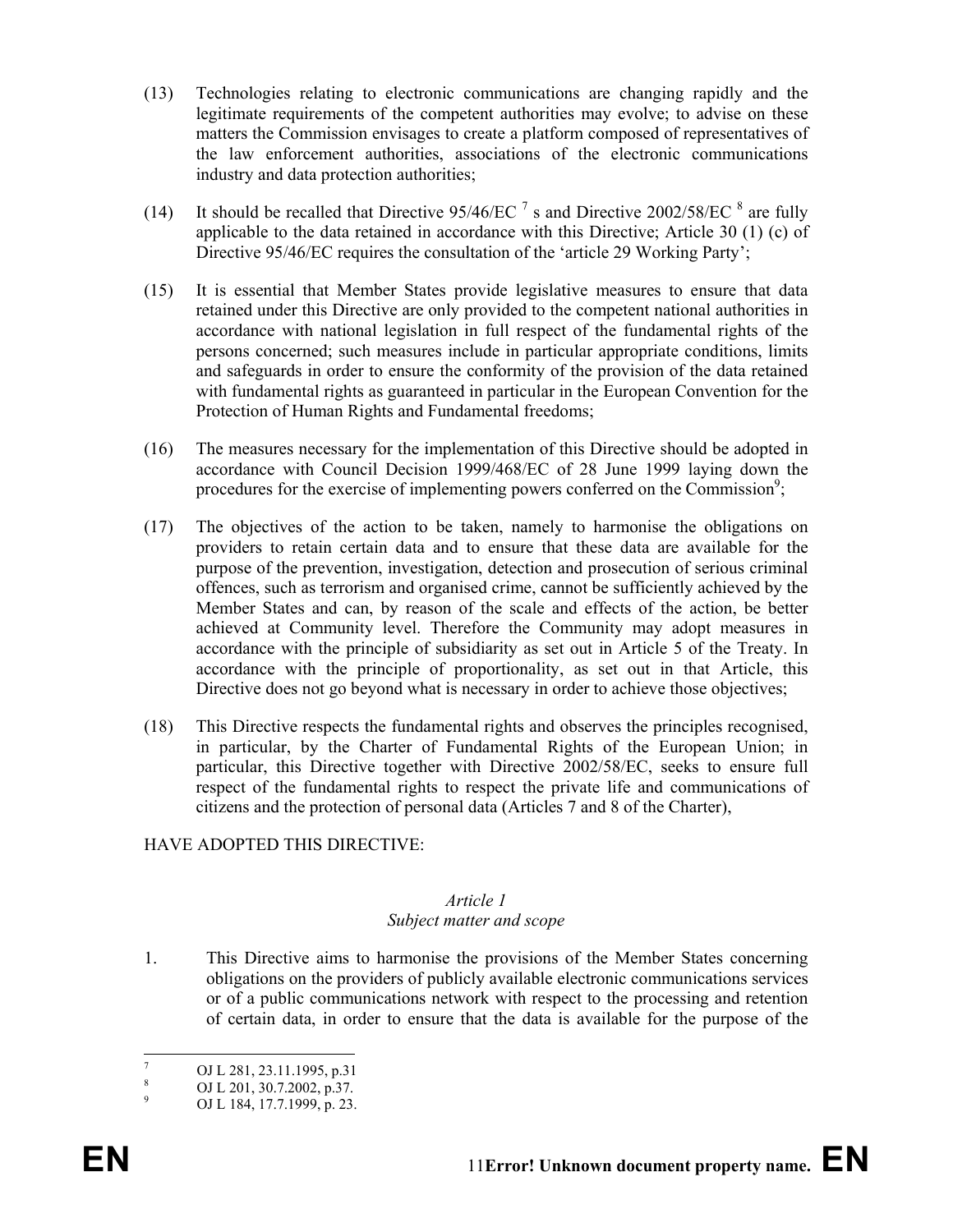prevention, investigation, detection and prosecution of serious criminal offences, such as terrorism and organised crime.

2. This Directive shall apply to traffic and location data of both private and legal persons, as well as the related data necessary to identify the subscriber or registered user. It shall not apply to the content of electronic communications, including information consulted using an electronic communications network.

### *Article 2*

### *Definitions*

- 1. For the purpose of this Directive the definitions in Directive 95/46/EC, in Directive  $2002/21/\text{EC}^{10}$ , as well as in Directive 2002/58/EC shall apply.
- 2. For the purpose of this Directive, 'data' means traffic data and location data, as well as the related data necessary to identify the subscriber or user.

# *Article 3 Obligation to retain data*

- 1. By way of derogation to Articles 5, 6 and 9 of Directive 2002/58/EC, Member States shall adopt measures to ensure that data which are generated or processed by providers of publicly available electronic communications services or of a public communications network within their jurisdiction in the process of supplying communication services are retained in accordance with the provisions of this **Directive**
- 2. Member States shall adopt measures to ensure that data retained in accordance with this Directive are only provided to the competent national authorities and in specific cases in accordance with national legislation, for the purpose of the prevention, investigation, detection and prosecution of serious criminal offences, such as terrorism and organised crime.

# *Article 4 Categories of data to be retained*

Member States shall ensure that the following categories of data are retained under this Directive:

- (a) data necessary to trace and identify the source of a communication;
- (b) data necessary to trace and identify the destination of a communication;
- (c) data necessary to identify the date, time and duration of a communication;
- (d) data necessary to identify the type of communication;
- (e) data necessary to identify the communication device or what purports to be the communication device;

 $10<sup>10</sup>$ 

OJ L 108, 24.4.2002, p.33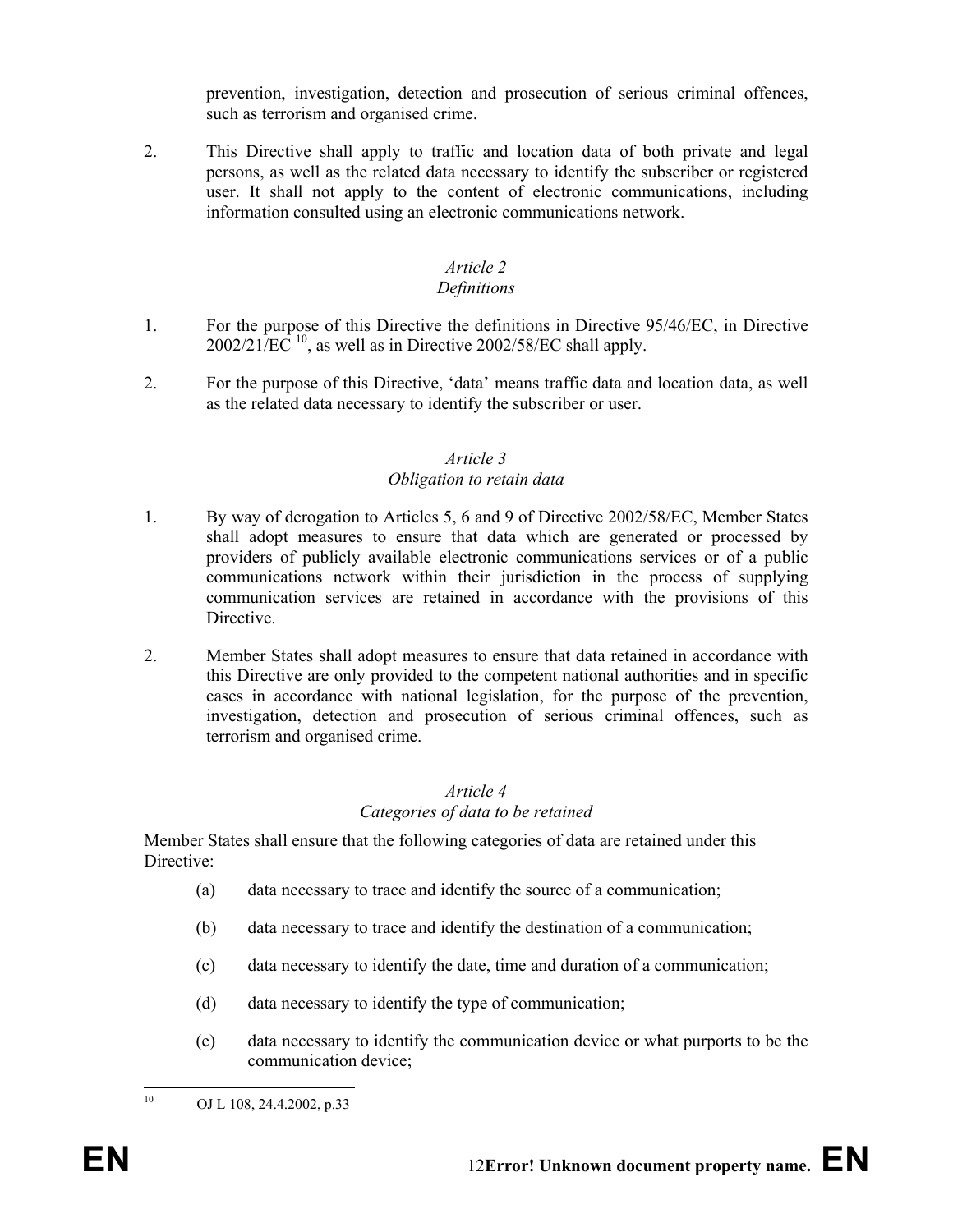(f) data necessary to identify the location of mobile communication equipment.

The types of data to be retained under the abovementioned categories of data are specified in the Annex.

# *Article 5*

# *Revision of the annex*

The Annex shall be revised on a regular basis as necessary in accordance with the procedure referred to in Article 6(2).

# *Article 6*

# *Committee*

- 1. The Commission shall be assisted by a Committee composed of representatives of the Member States and chaired by the representative of the Commission.
- 2. Where reference is made to this paragraph, Article 5 and 7 of Decision 1999/468/EC shall apply, having regard to the provisions of Article 8 thereof.
- 3. The period laid down in Article 5(6) of Decision 1999/468/EC shall be three months.

# *Article 7*

### *Periods of retention*

Member States shall ensure that the categories of data referred to in Article 4 are retained for a period of one year from the date of the communication, with the exception of data related to electronic communications taking place using wholly or mainly the Internet Protocol. The latter shall be retained for a period of 6 months.

# *Article 8*

### *Storage requirements for retained data*

Member States shall ensure that the data are retained in accordance with this Directive in such a way that the data retained and any other necessary information related to such data can be transmitted upon request to the competent authorities without undue delay.

### *Article 9*

#### *Statistics*

Member States shall ensure that statistics on the retention of data processed in connection with the provision of public electronic communication services are provided to the European Commission on a yearly basis. Such statistics shall include

- the cases in which information has been provided to the competent authorities in accordance with applicable national law,
- the time elapsed between the date on which the data were retained and the date on which the competent authority requested the transmission of the data;
- the cases where requests for data could not be met.

Such statistics shall not contain personal data.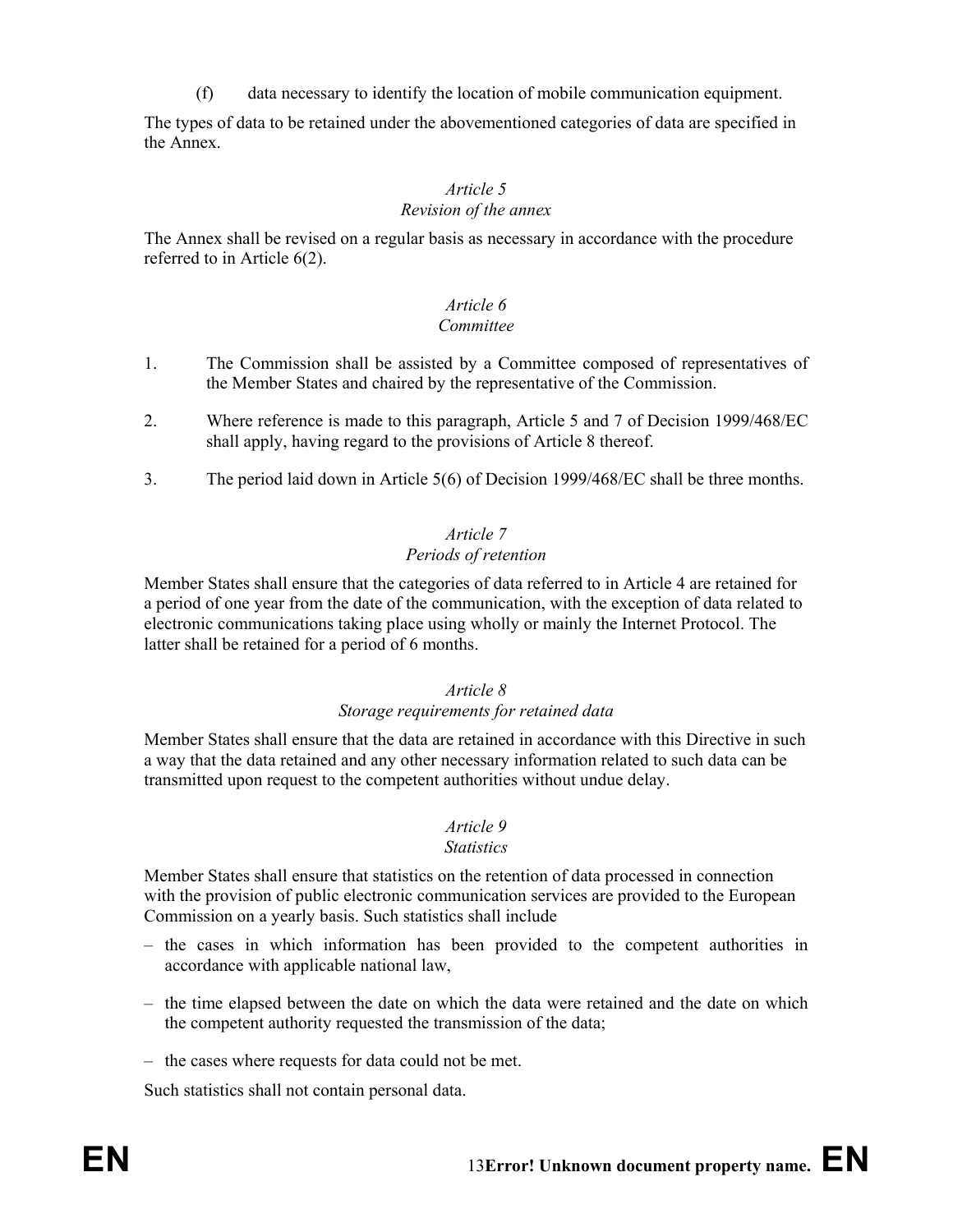#### *Article 10 Costs*

#### Member States shall ensure that providers of publicly available electronic communication services or of a public communication network are reimbursed for demonstrated additional costs they have incurred in order to comply with obligations imposed on them as a consequence of this Directive.

#### *Article 11 Amendment of Directive 2002/58/EC*

In Article 15 of Directive 2002/58/EC the following paragraph 1a is inserted: "1a. Paragraph 1 shall not apply to obligations relating to the retention of data for the prevention, investigation, detection and prosecution of serious criminal offences, such as terrorism and organised crime, deriving from Directive 2005/../EC. \* \* OJ L nr. …. of ….".

# *Article 12*

#### *Evaluation*

- 1. Not later than three years from the date referred to in Article 13(1), the Commission shall submit to the European Parliament and the Council an evaluation of the application of this Directive and its impact on economic operators and consumers, taking into account the statistical elements provided to the Commission pursuant to Article 9 with a view to determining whether it is necessary to modify the provisions of this Directive, in particular with regard to the period of retention provided for in Article7.
- 2. To that end, the Commission shall examine all observations communicated to it by the Member States or by the Working Party on the Protection of Individuals with regard to the Processing of Personal Data instituted by Article 29 of Directive 95/46/EC.

### *Article 13*

#### *Transposition*

1. Member States shall bring into force the laws, regulations and administrative provisions necessary to comply with this Directive by [no later than 15 months after its adoption at the latest]. They shall forthwith communicate to the Commission the text of those provisions and a correlation table between those provisions and this Directive.

When Member States adopt those provisions, they shall contain a reference to this Directive or be accompanied by such a reference on the occasion of their official publication. Member States shall determine how such reference is to be made.

2. Member States shall communicate to the Commission the text of the main provisions of national law which they adopt in the field covered by this Directive.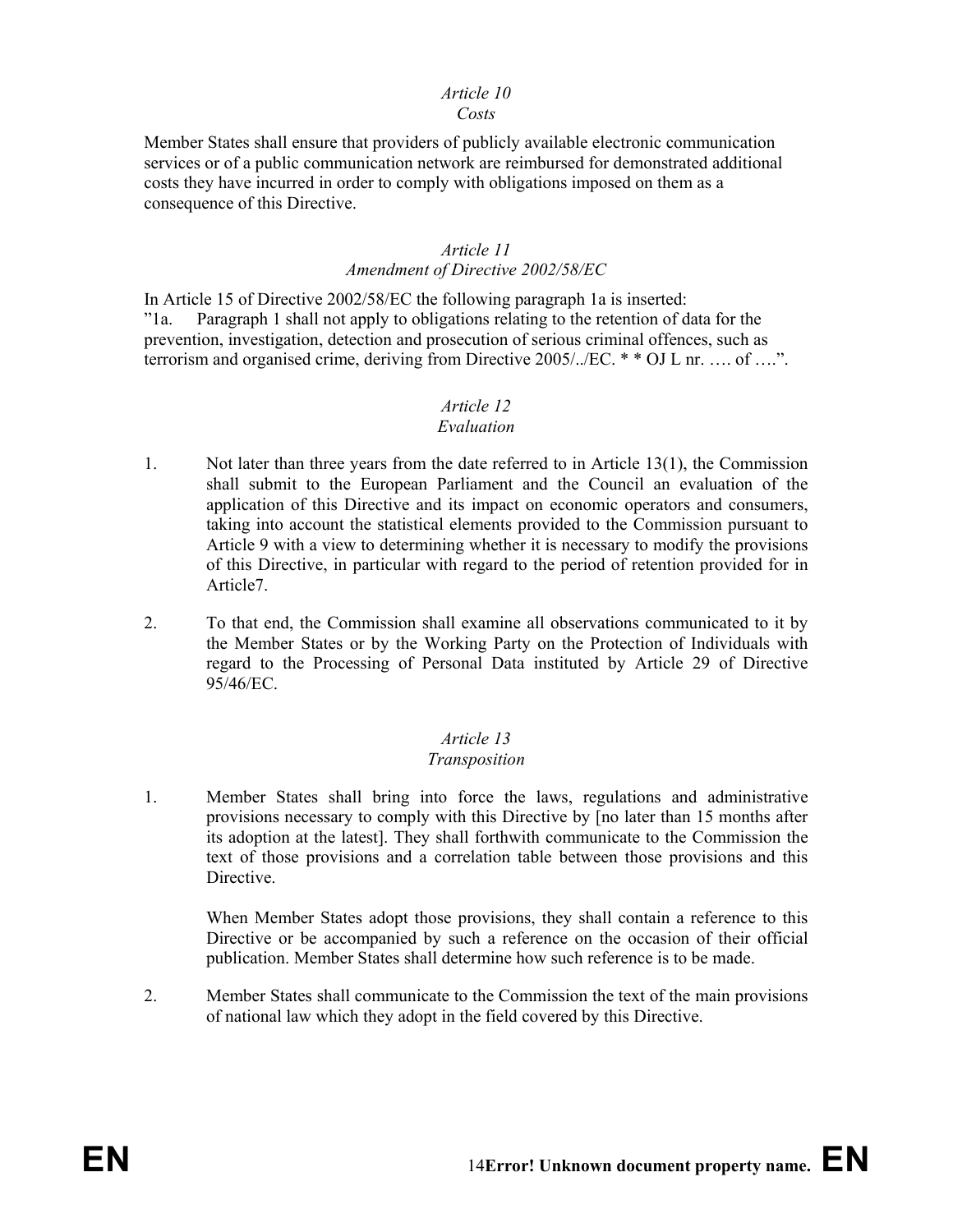# *Article 14*

# *Entry into force*

This Directive shall enter into force on the twentieth day following that of its publication in the *Official Journal of the European Union*.

# *Article 15 Addressees*

This Directive is addressed to the Member States.

Done at Brussels, […]

For the European Parliament For the Council *The President The President* 

**[…] […]**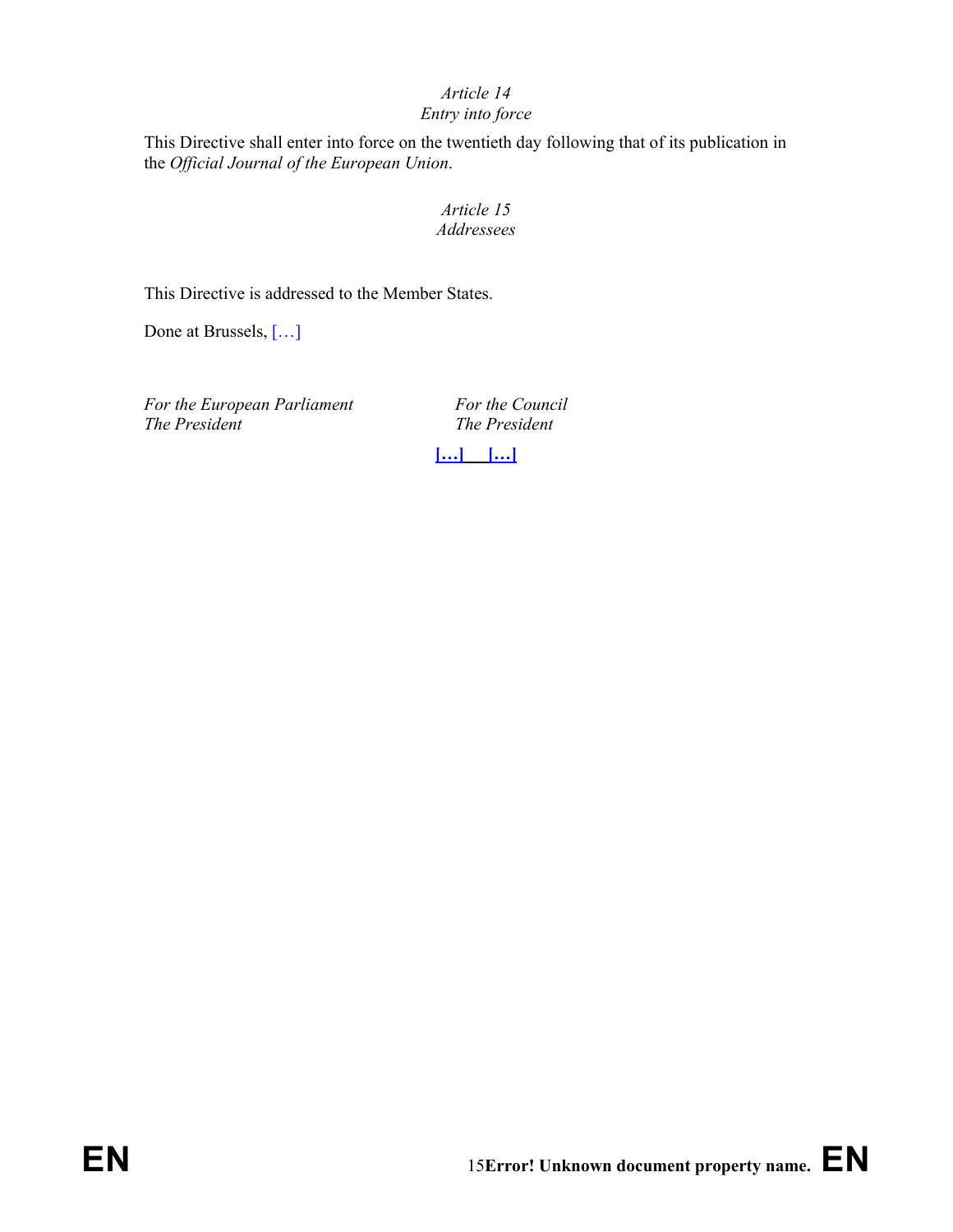# *Annex*

Types of data to be retained under the categories identified in Article 4 of this Directive:

- a) Data necessary to trace and identify the source of a communication:
	- (1) Concerning Fixed Network Telephony:
		- (a) The calling telephone number;
		- (b) Name and address of the subscriber or registered user;
	- (2) Concerning Mobile Telephony:
		- (a) The calling telephone number;
		- (b) Name and Address of the subscriber or registered user;
	- (3) Concerning Internet Access, Internet e-mail and Internet telephony:
		- (a) The Internet Protocol (IP) address, whether dynamic or static, allocated by the Internet access provider to a communication;
		- (b) The User ID of the source of a communication;
		- (c) The Connection Label or telephone number allocated to any communication entering the public telephone network;
		- (d) Name and address of the subscriber or registered user to whom the IP address, Connection Label or User ID was allocated at the time of the communication.
- b) Data necessary to trace and identify the destination of a communication:
	- (1) Concerning Fixed Network Telephony:
		- (a) The called telephone number or numbers;
		- (b) Name(s) and address(es) of the subscriber(s) or registered user(s);
	- (2) Concerning Mobile Telephony:
		- (a) The called telephone number or numbers;
		- (b) Name(s) and address(es) of the subscriber(s) or registered user(s);
	- (3) Concerning Internet Access , Internet e-mail and Internet telephony:
		- (a) The Connection Label or User ID of the intended recipient(s) of a communication;
		- (b) Name(s) and address(es) of the subscriber(s) or registered user(s) who are the intended recipient(s) of the communication.